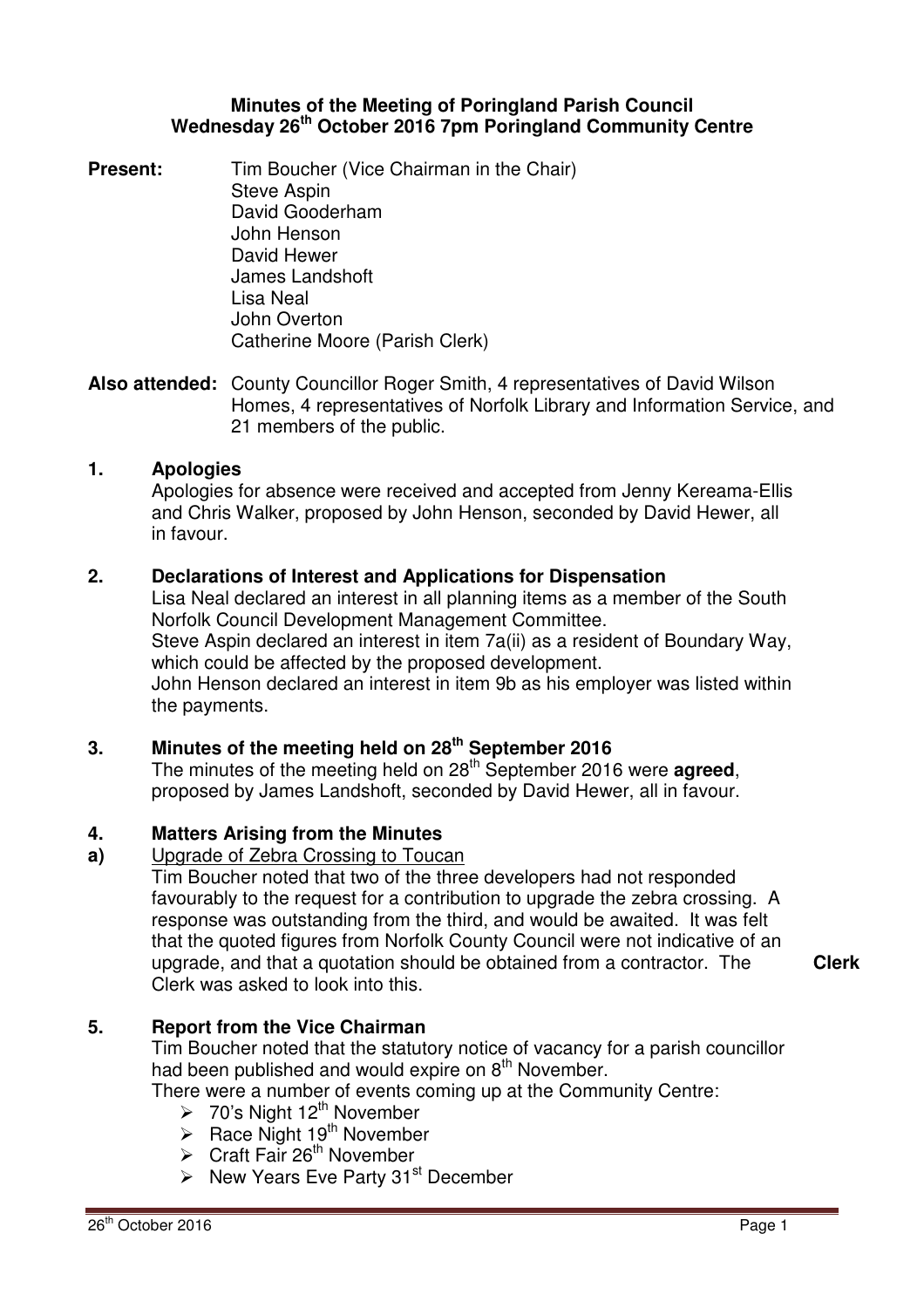The war memorial dedication service would be taking place on  $8<sup>th</sup>$  November at 11.30am at the church, all welcome.

The Council's response to the referendum principles consultation had been submitted. James was thanked for his input into this.

The overall price for the replacement of the chip shop bus shelter had been received, and the Clerk would be in touch with the business owner to discuss this further.

The Clerk had been awarded the SLCC Bryan Metcalf Award for Volunteering at the recent National Conference, in recognition of the work she undertook as Chairman of the Norfolk Branch.

# **6. Public Participation**

Standing orders were suspended to allow the County Councillor, District Councillors and members of the public to speak, proposed by John Henson, seconded by David Hewer, all in favour.

## **a)** District Councillors

Lisa Neal reported that residents were being asked to sign up to electronic council tax bills, which would help keep council tax low. 10,500 people had already signed up, with the aim to have 15,000 by February 2017. Nominations for the South Norfolk Community Awards would open on 31<sup>st</sup> October, with an awards ceremony scheduled in the new year at Dunston Hall. There were six categories, and a grant of £250 would be awarded to each winner for their chosen category. The closing date for nominations was 8<sup>th</sup> January 2017.

The new Long Stratton all weather floodlit pitch was now open and available for booking Monday to Friday 5pm – 10pm and weekends 9am – 6pm. The Handyperson Scheme had been extended to offer free home energy checks. This was open to people of all ages in receipt of a means tested benefit. Further assistance was available from the Energy Team. South Norfolk Council had launched a Stay Well This Winter fund which was available to groups working with vulnerable people, with grants of up to £1,000 available.

John Overton reported that funding of district councils from central government would probably cease by 2020, therefore the council needed to look at where savings could be made.

The lack of five year housing supply had resulted in unco-ordinated development on unallocated sites. The targets had been met locally, however the other councils in the Partnership had not met theirs. It was hoped that the Northern Distributor Road would mean that Broadland Council could not refuse on the basis of infrastructure.

## **b)** County Councillor

Roger Smith reported that the new bridge at Long John Hill had been installed and the road was now open again.

The Post Office at Framingham Earl was being closed for a short period so that it could be converted to a new main style branch. There would be an increase in opening hours and services offered.

The Hornsea Project Three consultation was underway, with wind turbines proposed off Grimsby and cabling running from the North Norfolk coast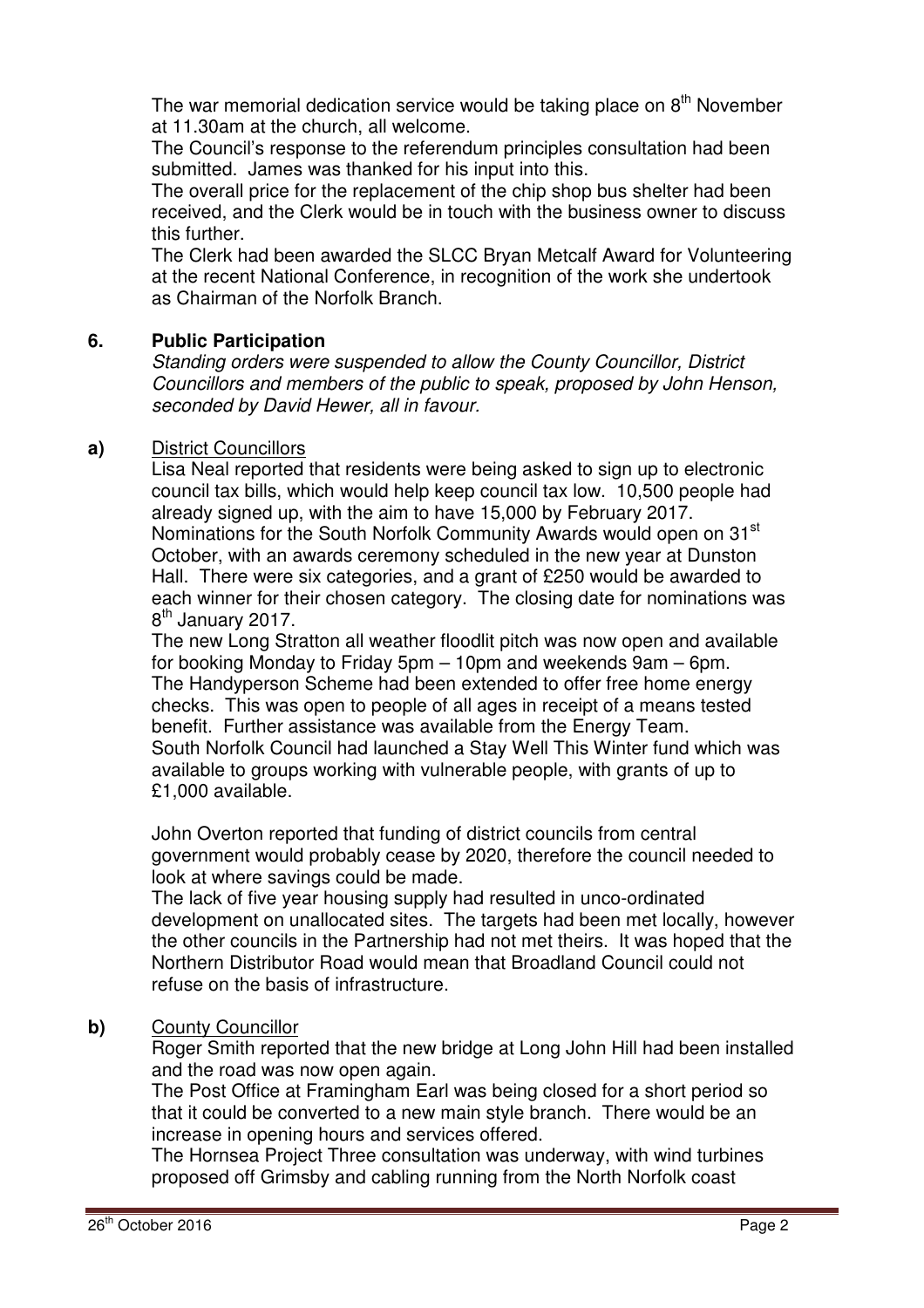through to Norwich. The local parishes directly affected were Caistor St Edmund and Stoke Holy Cross. The connection to the National Grid would be at Mangreen.

A further 226 car parking spaces were being provided at County Hal, on a paying basis.

Changes were underway to the way that library services were offered, with the self service Open Library being considered for Poringland.

The Poringland Library Christmas Choir event would be taking place on 6<sup>th</sup> December at 2pm.

The number of pupils permanently excluded from schools within the county had risen. The numbers and financial cost to the Council would be studied at the next Children's Services Committee.

The Norfolk Youth Parliament had set their five campaigning priorities for the coming year: curriculum to prepare for life; mental health; stopping the cuts affecting the NHS; first aid education; and transport. A televised debate would be taking place on 11<sup>th</sup> November in the House of Commons.

## **c)** Your Open Library

Jan Holden and Andrew Harrison of Norfolk Library and Information Service gave a short briefing on the plans to move Poringland Library to the new 'Open Plus' self service system, allowing the public to access the library services out of hours. Discussion had taken place with the Clerk around the unique challenges of the shared building, and the needs of both councils, and there was a possible option of creating a new library entrance in a safe location to meet the needs of everyone. It was planned that further discussion would take place with the Clerk, and that a final proposal would be presented to the Parish Council for consideration in the new year.

### **d)** Public Participation

A member of the public raised concern regarding proposals for street lighting in Rectory Lane. It was confirmed that at this stage, the Council was only seeking estimates for financial viability of a scheme, and that a full consultation of residents in the area would take place before it was considered further.

Numerous members of the public raised comments and concerns regarding the planning application for land north of Stoke Road (Heath Farm Phase 2), a summary of which can be seen at Appendix 1 of the minutes.

The Chairman thanked all those contributing to the discussion, and noted that it was important that they represented their views to South Norfolk Council through the planning process.

Standing orders were reinstated. Lisa Neal left the meeting.

#### **7. Planning**

#### **a)**  Applications Received

**i)**  2016/2388 9 Hornbeam Drive: First floor side extension. Conversion of rear conservatory to single storey rear garden room.

David Hewer had viewed the plans and visited the site. The application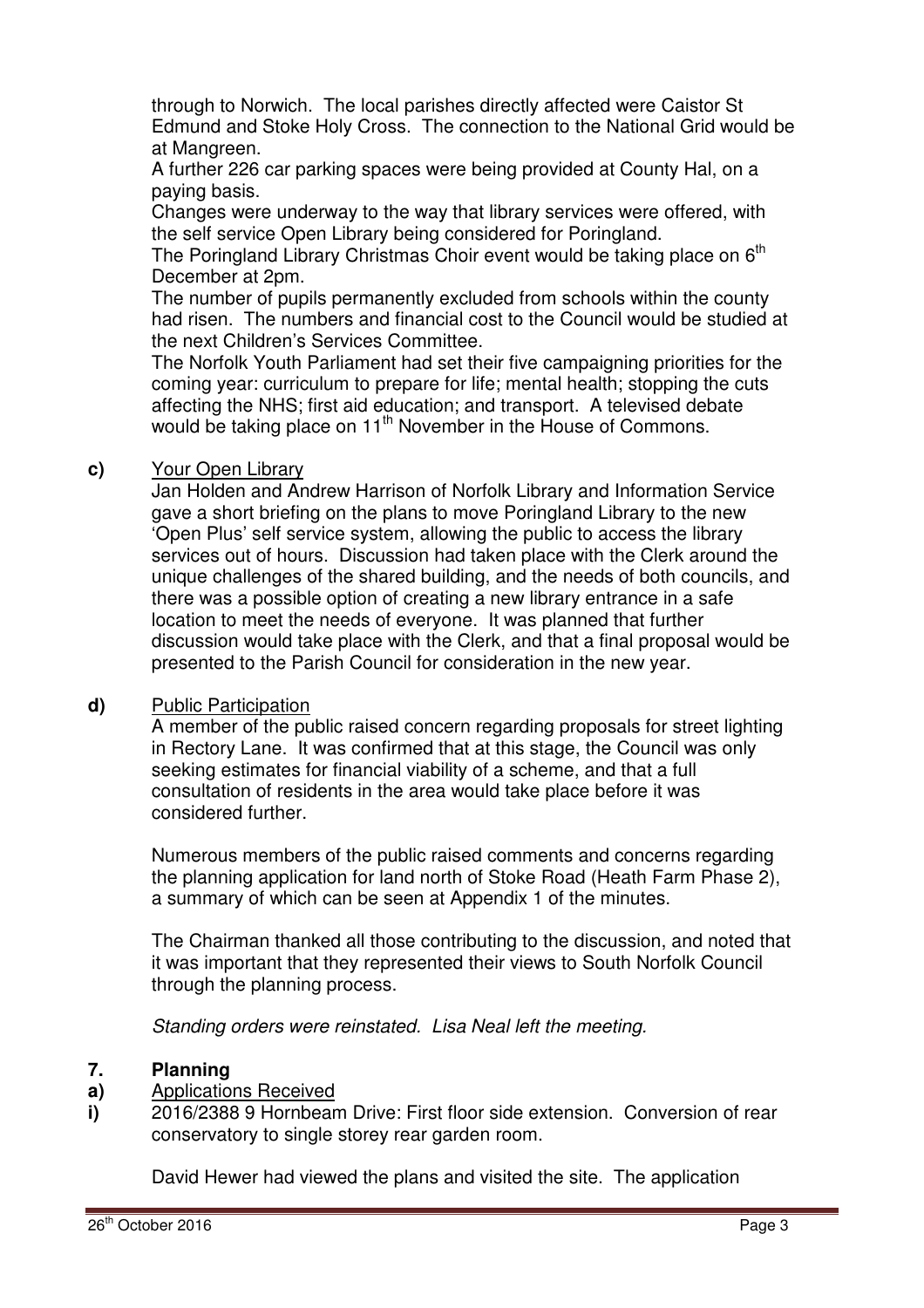sought to build over the garage, making the small third bedroom into an en suite, and to replace the conservatory with a garden room opening onto the lawn. This would better suit the family set up. The neighbours did not object to the proposals, and other examples could be seen on the development.

It was **agreed** to make no comments on the application. Proposed by David Hewer, seconded by John Henson, all in favour. **Clerk**

**ii)** 2016/2388 Land north of Stoke Road: Full planning application for up to 120 dwellings (Phase 2), senior recreation space, children's play space and associated infrastructure.

Councillors discussed their views on the application, making the following observations:

- $\triangleright$  The principle of development was supported, as long as it was right for the community. It was noted that the District Councillor had requested that the application be determined by the Development Management Committee.
- $\triangleright$  Concern was expressed that although the senior representatives of David Wilson Homes had worked hard to rectify the issues in Phase 1, they were not always in a position to implement promises. Planning conditions had not been signed off from Phase 1, and there was little reassurance that the same issues would not be replicated on Phase 2.
- $\triangleright$  There was a strong risk of increased flooding from the development, with insufficient mitigation in place to feel comfortable that surface water could be removed from the site.
- $\triangleright$  Concerns were expressed regarding the clustering of social housing which did not meet the South Norfolk Placemaking Guide. This did not promote unity in the community.
- $\triangleright$  Not enough had been done to push dwellings back from the existing bungalows.
- $\triangleright$  The site was integral in the SUDS study. Rainwater landing on site would percolate or run off, with percolated water reappearing in other surrounding areas. Other developers had mitigated against this by assisting riparian owners to ensure that downstream drainage was adequate. Surface water run-off would enter a 300mm pipe, which would outfall into an uncleared ditch. The developer was not taking responsibility for water once it left the site.
- $\triangleright$  Concern was expressed regarding the new dwellings that would overlook the medical practice.
- $\triangleright$  The developer had shown poor communication, breaches of conditions, and off site flooding issues during the construction of Phase 1, and councillors were concerned that this would not improve with Phase 2.
- $\triangleright$  A street scene silhouette would be helpful to understand the impact of the development on neighbouring properties. It was suggested that low rise properties should be constructed where existing neighbours would be affected.

It was **agreed** to object to the application, giving the above reasons. **Clerk**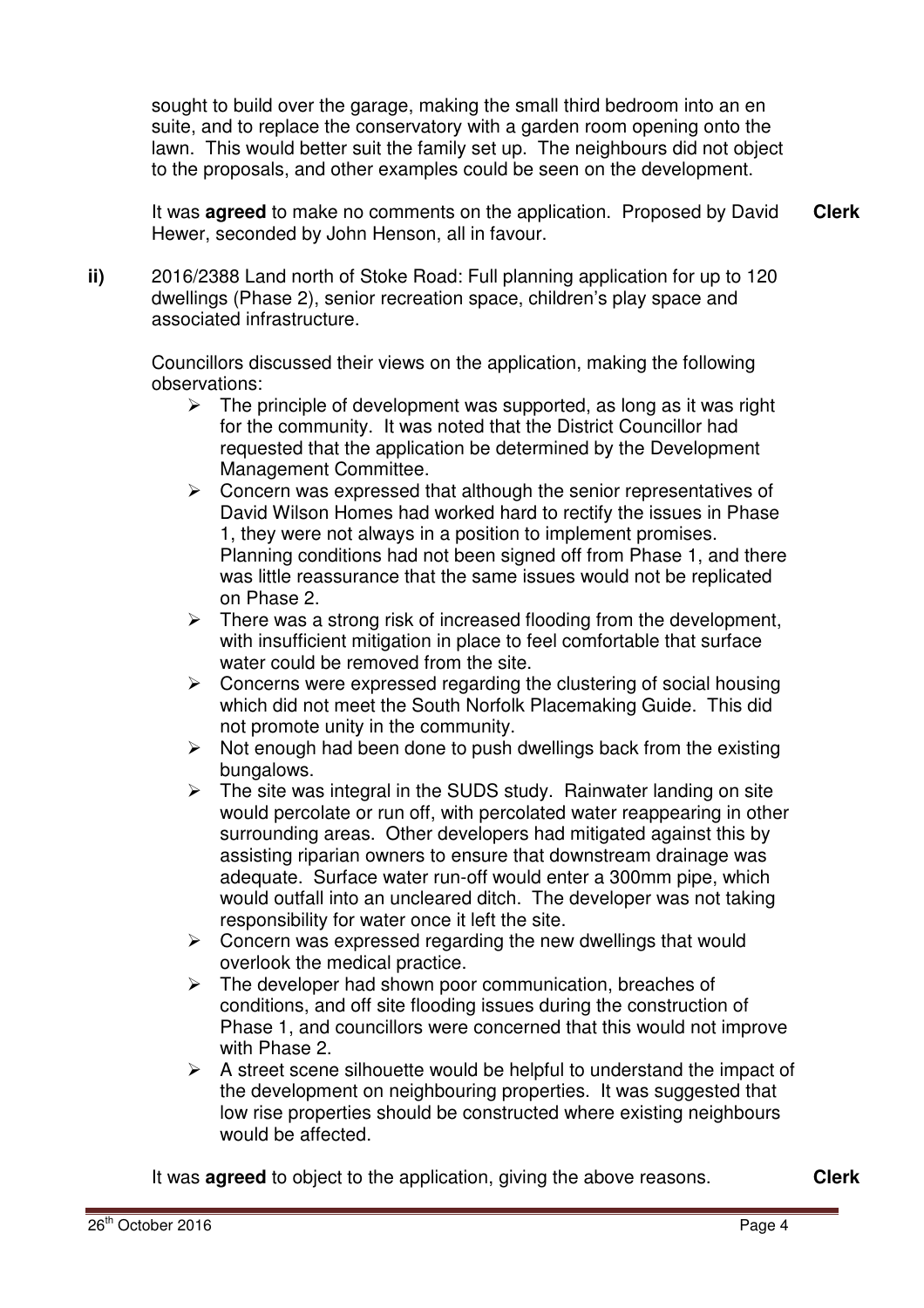Proposed by John Henson, seconded by James Landshoft, all in favour.

- **b)** Permission Granted
- **i)**  2016/1690 7 Hardesty Close: Discharge of condition 3 of planning application 2016/0034 – surface water drainage. **APPROVED**
- **ii)**  2016/1768 Holly Bank, Heath Loke: Erect two storey extension and demolish part of garage. **APPROVED**
- **iii)**  2016/1859 33 St Marys Road: Single storey side extension and retention of dormer windows. **APPROVED**
- **iv)**  2016/1918 2 Critoph Close: Retrospective application for fencing.

**APPROVED** 

Lisa Neal returned to the meeting.

#### **8. Correspondence and Consultation**

#### **a)**  Trade Stand in Community Centre

A request from Clapham and Collinge Solicitors to have a trade stand in the Community Centre once or twice a month was received. It was noted that they proposed to offer free legal advice while there. It was **agreed** to allow this request, and to permit other commercial organisations to do similar. This would only be permitted during the times that the café was open, and the business could choose how many hours they wished to attend during that period. The charge would be £100 flat rate for the day. The Council would review the arrangement after 3 months. **Clerk**

#### **9. Finance**

**a)**  Receipts, Payments, Outstanding Invoices and Bank Reconciliation The bank reconciliation, outstanding invoices, receipts and payments for September 2016 were presented. It was **agreed** to accept those documents, proposed by John Henson, seconded by David Hewer, all in favour.

### **b)** Accounts for Payment

It was **agreed** to pay the following accounts, proposed by Steve Aspin, seconded by David Hewer, all in favour.

|                                  | <b>Staff Salaries</b>              | £4,887.08 |
|----------------------------------|------------------------------------|-----------|
| <b>HMRC</b>                      | PAYE, NIC, Student Loan            | £1,876.75 |
| <b>Norfolk Pension Fund</b>      | Superannuation                     | £1,791.20 |
| BT                               | Telephone and Broadband            | £85.74    |
| Ian Smith Group                  | Stationery                         | £56.70    |
| <b>Norfolk Copiers</b>           | <b>Photocopier Rental</b>          | £81.00    |
| <b>Business Web Page Ltd</b>     | <b>Email Annual Hosting</b>        | £144.00   |
| Microshade VSM                   | <b>IT Monthly Hosting</b>          | £138.36   |
| <b>ESPO</b>                      | <b>Comm Centre Gas</b>             | £59.62    |
| <b>Houseproud Commercial Ltd</b> | <b>Relief Caretaking September</b> | £916.86   |
| Spruce Landscapes                | <b>Centre Grounds Maintenance</b>  | £226.00   |
| Hugh Crane Cleaning Eqt          | <b>Equipment Repair</b>            | £42.30    |
| South Norfolk Council            | <b>Comm Centre Rates</b>           | £268.00   |
|                                  |                                    |           |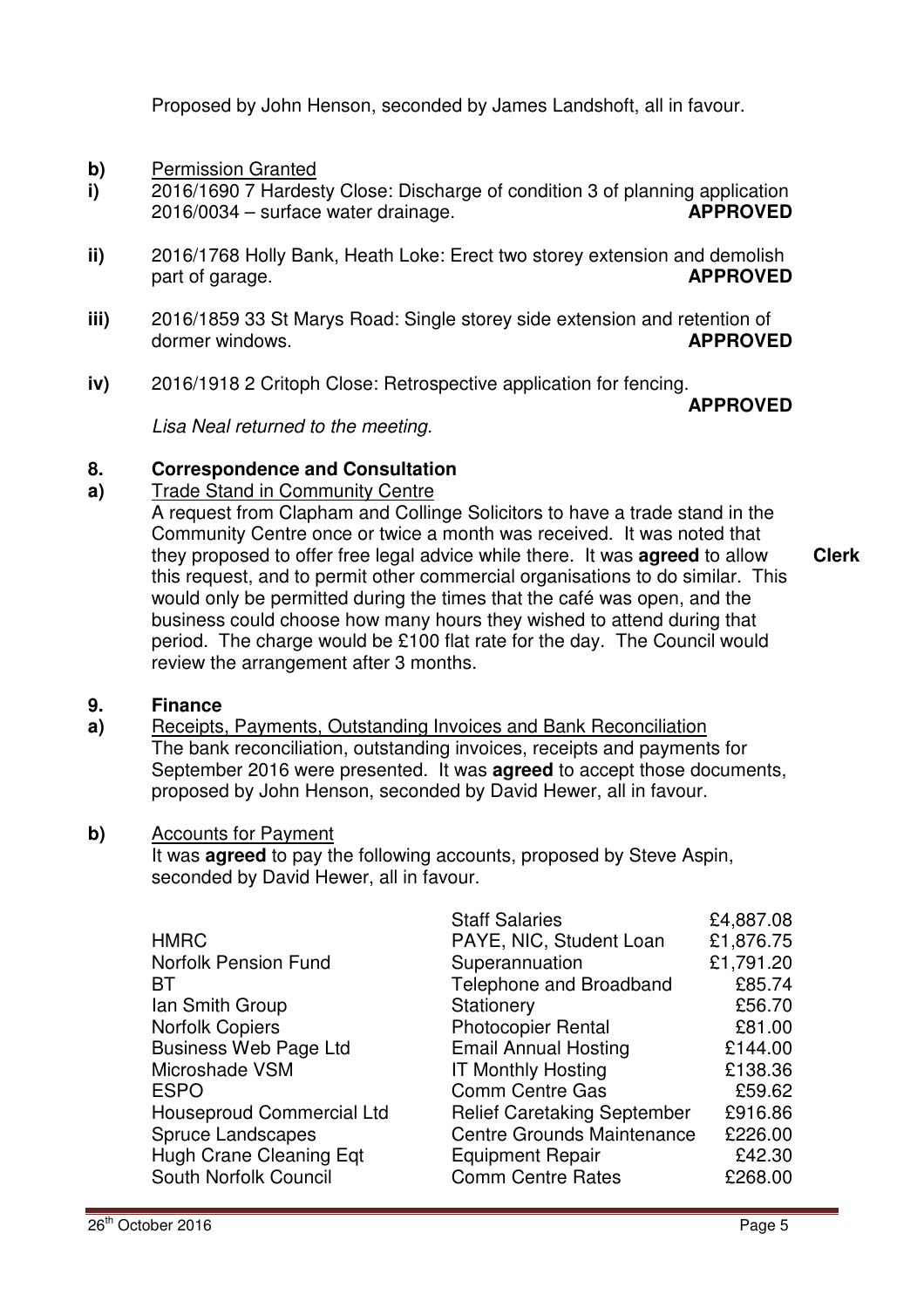| <b>Comm Centre Water</b>         | £178.00 |
|----------------------------------|---------|
| <b>Window Cleaning</b>           | £145.00 |
| Waste                            | £73.73  |
| <b>Memorial Repairs</b>          | £840.00 |
| Level and Turf Graves            | £108.00 |
| <b>Burial Ground Maintenance</b> | £750.00 |
| Strategic Six Administrator      | £88.20  |
| Various                          | £862.59 |
| <b>Bar Staff Salaries</b>        | £171.85 |
| Pension (Bar)                    | £14.18  |
| PAYE / NI (Bar)                  | £36.00  |
| <b>Pavilion Carpet Cleaning</b>  | £365.00 |
| Telephone and Broadband          | £25.77  |
| Petty Cash Top Up                | £62.06  |
| Advertising                      | £29.98  |
|                                  |         |

### **c)** Second Quarter Budget Comparison The second quarter budget comparison was noted.

#### **10. Advisory Group and Working Group Reports**

#### **a)**  Finance and Governance Advisory Group

A report of the Advisory Group was received. The following recommendations were **agreed**, proposed by David Hewer, seconded by John Henson, all in favour:

 $\triangleright$  Addition of bus shelter commuted sum to the maturing Nationwide bond to bring up to £75,000.00. **Clerk**

### **b)** Community Land Project Working Group

The report of the meeting was noted. It was confirmed that the next Council meeting would consider funding for a 'blueprint' of the site to be drawn up. **Clerk**

### **c)** Strategic Working Group

It was noted that the October meeting had been cancelled as there was no business. The next meeting, scheduled for April, would definitely be taking place.

#### **11. Welcome Home and Memorial Playing Field Trust**

#### **a)**  Senior swing

The Clerk presented various prices for the removal of the swing, and / or relocation to another site. John Overton noted that the Trust did have some funds which it could use. He suggested that the anti-social behaviour had been an issue for many years, and that many neighbour complaints had been received. It was felt that removal of the swing would alleviate the issues. Concern was expressed that money would spent without evidence of crime from the Police. The Council would need to demonstrate that action benefitted the whole community. John Overton had reported issues to the Police and received crime reference numbers. The Clerk was asked to request a report of incidents recorded in the last 5 years.

It was **agreed** to remove the swing. It was **agreed** to offer the Playing Field Trust up to £500 in 50/50 match funding towards the cost. Proposed by David Gooderham, seconded by Lisa Neal, 7 in favour, 1 abstention.

**Clerk**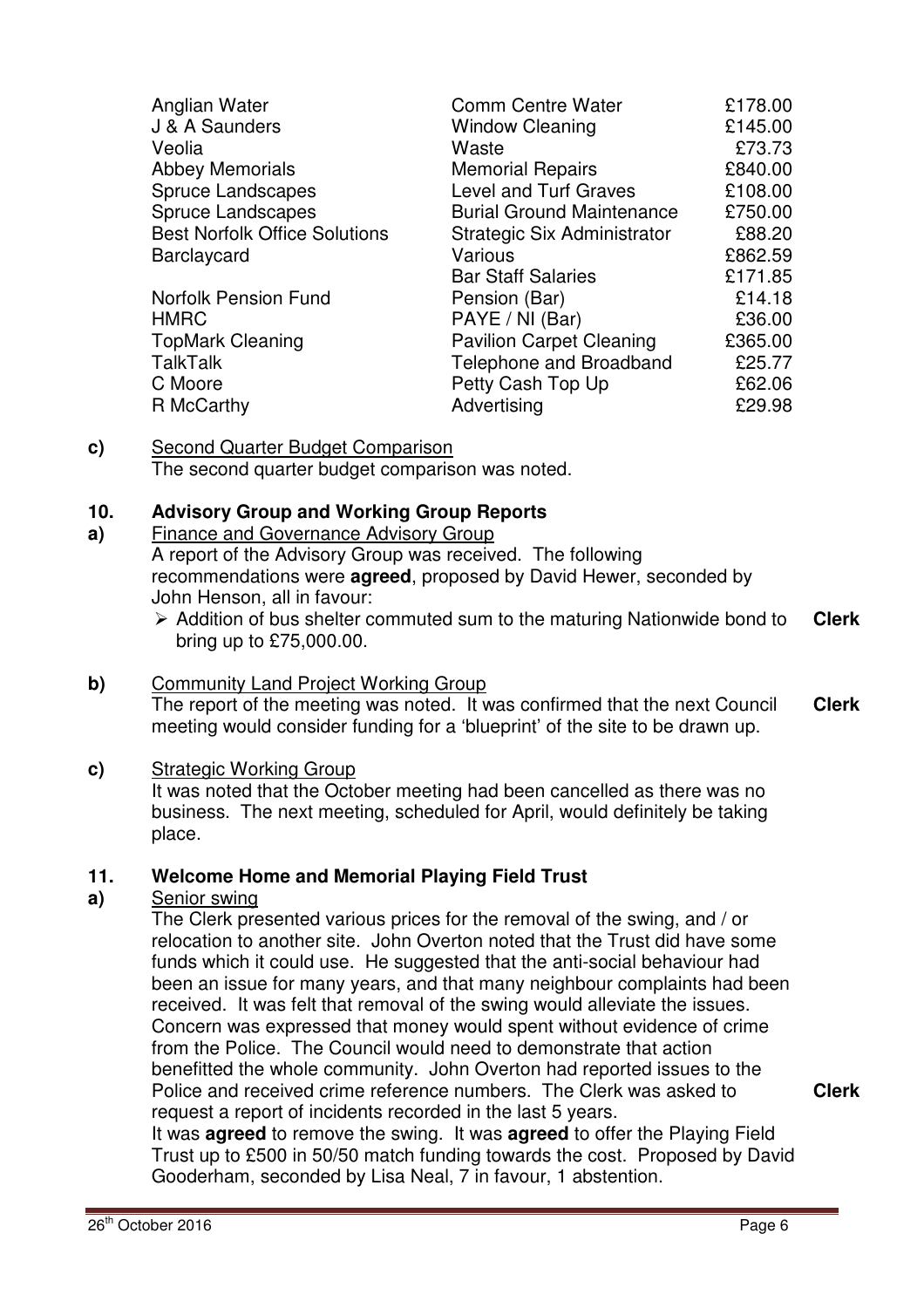## **12. Other Matters**

- **a)** Appointments to Outside Bodies
	- Six Strategic Group It was **agreed** to appoint David Gooderham to the Group, proposed by John Henson, seconded by David Hewer, all in favour.
	- ii. Sand and Gravel Charity It was **agreed** to appoint Chris Walker to the Charity, proposed by John Henson, seconded by David Hewer, all in favour. **Clerk**

### **b)** Tree Inspections

The Clerk noted the two prices received for tree works, from the five contractors that had been approached to price. It was **agreed** to appoint Eastern Tree Care to carry out the medium priority works at a cost of £3,160.00, proposed by James Landshoft, seconded by David Hewer, all in favour. **Clerk**

**c)** Respect Your Neighbourhood Initiative

The Council received the proposed designs for the 'Respect Your Neighbourhood' signs and **agreed** the content. It was **agreed** that these would be located in all public spaces owned by the Council except the cemetery, proposed by John Overton, seconded by Lisa Neal, 7 in favour with 1 abstention. **Clerk**

A comment was made that the signs would not tackle the issue, and it was **agreed** that strategies for tackling anti-social behaviour in young people would be added to the agenda for the next Strategic Working Group meeting. **Clerk**

### **d)** Reinvestment of Nationwide Bond

The Clerk presented various bond rates from different providers, noting the sums held with various financial institutions and the FSCS limits, and that the maximum investment period for business bonds appeared currently to be 12 months. It was **agreed** to invest in the highest rate available, currently Shawbrooks at 1.25%, proposed by John Henson, seconded by David Gooderham, all in favour. **Clerk**

**e)** Parish Partnership Scheme

i. Rectory Lane Lighting Scheme

No substantive update was available therefore this would be held over to the next agenda. **Clerk**

## **13. Date of next meeting: Wednesday 30th November 2016, 7pm, Poringland Community Centre.**

The meeting closed at 9.10pm.

### **CHAIRMAN**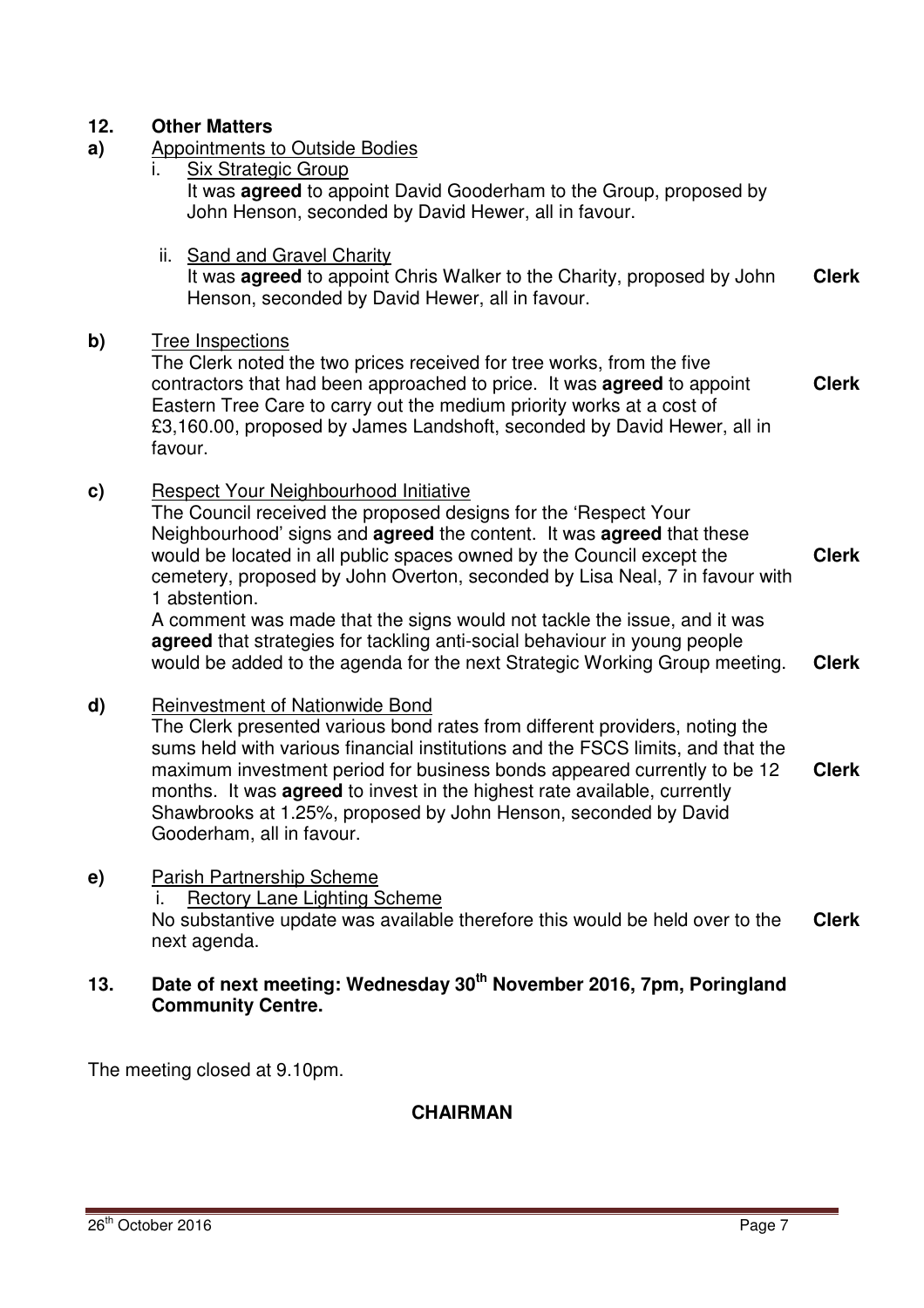## **Public Comments: 2016/2388 Land north of Stoke Road: Full planning application for up to 120 dwellings (Phase 2), senior recreation space, children's play space and associated infrastructure (Heath Farm Phase 2)**

# 47a Stoke Road

Concerns were expressed regarding the flood risk assessment, particularly surface water discharge from the site. The planning documents showed flooding in the current vicinity of the site, and suggested that there would be no issues with surface water flooding. However floor levels of some of the proposed new dwellings were up to 2 feet higher than current ground levels.

The assumed loss of drainage connection from Boundary Way to local ditches had caused localised garden flooding. Water would discharge into a small ditch and then a culvert. The proposals could worsen this flooding, with even more pressure being put on the outflow from the ditch.

There was no information about capacity measurements or responsibility for the off-site drainage. The National Planning Policy Framework stated that flood risk should not be increased elsewhere as a result of development. The site testing was done during an exceptionally dry spell in July, however over the last three weeks it had flooded. Phase 1 was causing flooding on Norwich Road during peak rainfall.

## 48 Stoke Road

Concerns were expressed at the amount of water if the elastic limit was exceeded. The resident sought an assurance from the Parish Council that they would help to mitigate the impact if this happened. The Chairman confirmed that the Parish Council would not be in a position to maintain streams or ditches on private land.

(DWH) Representatives of David Wilson Homes replied to the two commenters acknowledging that they had exasperated the flooding issue on Phase 1, and should have cleared the ditch before the attenuation tanks were installed. He confirmed that the tanks were now working. In relation to Phase 2, the developer would have legal obligations as riparian owners and would have a management company looking after the development. They did not have powers of maintenance further downstream. Flows had been agreed with the Environment Agency and the National Planning Policy Framework placed a duty on the developer to mitigate against these risks. The concerns of local residents had been heard, and swales, ponds and hydrobrakes had been installed so that outfalls would not be inundated. The flow would be slowed down.

It was noted that water could not percolate through hard landscaping, and attenuation tanks would result in a constant flow of water. It was confirmed that they would absorb the water and slow the outfall.

## 9 Boundary Way

Noted that drainage pipes go underground and take water away through the Norfolk Homes site. The inspection chamber lids in Boundary Way had been blown out during particularly heavy rainfall.

(DWH) It was confirmed that the current run-off assessment had been completed in consultation with the local authority and the Environment Agency, and that the situation off-site could not be made worse. Calculations were based on agreed flow rates. The flow rate into ditches would not be increased due to the development, as the peak flow would be controlled. Calculations were made using a nationally agreed modelling exercise.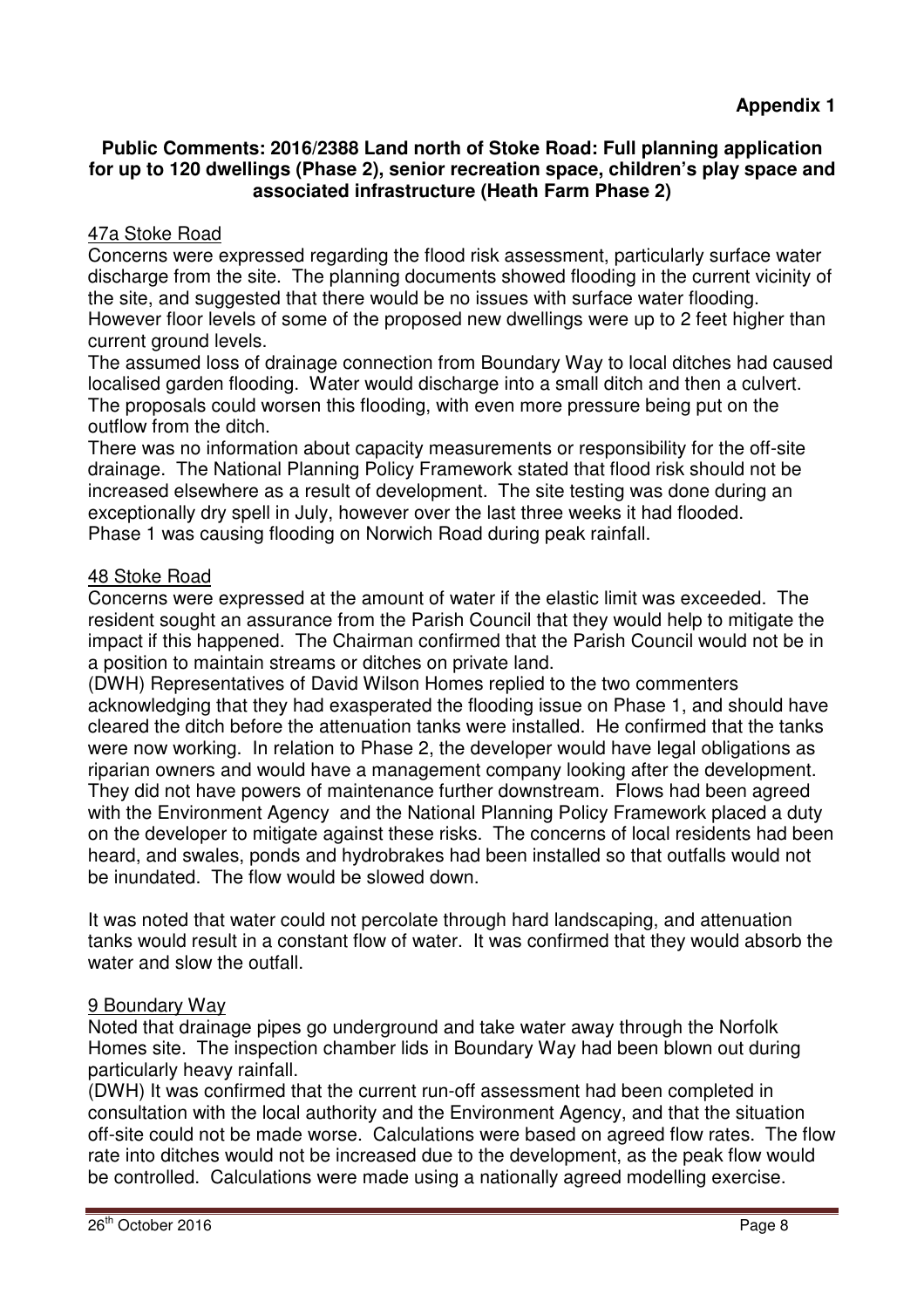General questions and comments

Q - What happens if the development is built, water goes into the ditch properties flood? The properties in Stoke Road were set 1ft below road level.

A (CH) – The answer to this was not known, and the Parish Council had to take the response and modelling by David Wilson Homes at face value.

C – Boundary Way had only started flooding in the last 5 years since an increase in hard landscaping in the area. This was making homes inaccessible. Concern was expressed that this would worsen, and that someone needed to take responsibility for the ditch.

C – Pictures of the flooding in Boundary Way had been taken, the local authority had been requested to visit, and pavements were cracking.

Q – Concern was expressed that not enough space had been left for access to maintain ditches. There was some confusion about the riparian ownership of the ditch due to removal of hedgerows and filling in. It was felt that the comments made at the consultation day had been ignored, including the clustering of social housing; the lack of bungalows; the development not being in keeping with the South Norfolk Placemaking Guide; and the provision of open space which would only benefit the residents of the development. A (DWH) – It was confirmed that community consultation was a requirements, and that the feedback had been taken on board and plans amended. The main points raised had related to drainage. On-site ditches would be maintained in perpetuity. There was a need for a balance between market housing and bungalows. South Norfolk Council had suggested that the clustering of social housing was fine. It was suggested that all comments should be made into the South Norfolk Council planning process to ensure that they were heard. It was confirmed that the developer was legally obliged to deliver public open space, and that this would be available for the enjoyment of everyone.

Q – There were no plans showing the viewpoint from Stoke Road, giving the perspective of the house type in silhouette against the street scene. A (DWH) – This would be provided.

Q – Who is the riparian owner of the on-site ditches?

A – It was the owner of the adjoining land (resident). Where the hedge is facing a ditch, the person behind the hedge was the riparian owner. This information could be traced through the local authority, and seemed to have become blurred in this case. The ditches were crucial for water flow.

C – The adjoining field was understood to be owned by an ecclesiastical trust, and concern was expressed that ownership was not clear. The ditch was shallow, with a small pie where changed direction. A query was raised regarding ownership of the underground pipe.

Most members of the public left the meeting at this point.

Q – Why were control systems not put in place on Phase 1 to mitigate against flooding? The drainage conditions had still not been signed off.

A (DWH) – The system had been put in place but had been poorly executed, and David Wilson Homes acknowledged that they were responsible for the flooding on Norwich